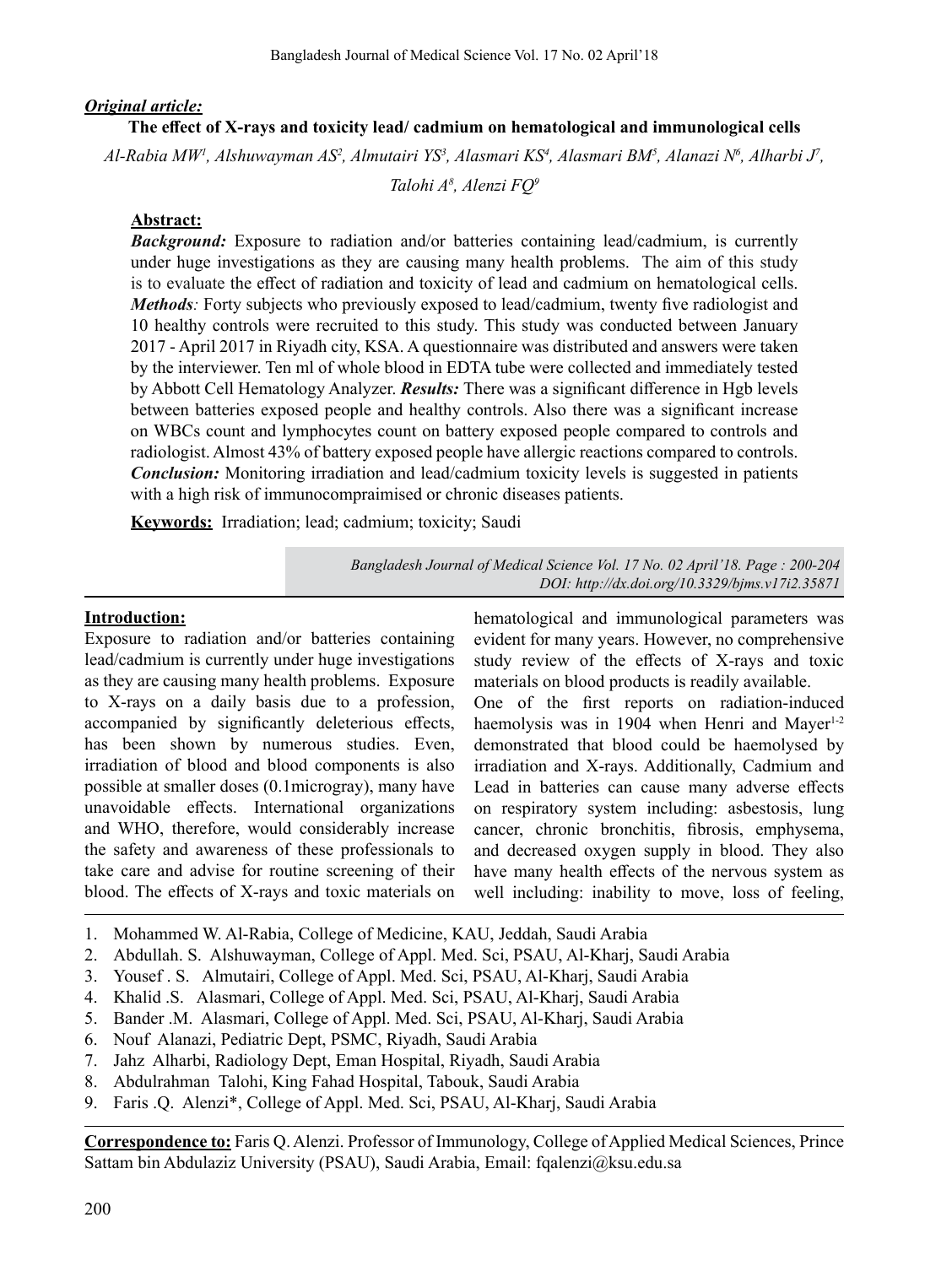confusion, and decreased speech, sight, memory, muscle strength, or coordination. Blood analysis is one of the most important clinical tests for many medical related problems. CBC and microscopy are widely used techniques as they are cost-effective and with limited labor skills and timing

The objective of this study was to measure the effect of radiation and lead/cadmium toxicity on hematological and immunological parameters.

# **Materials & methods:-**

Forty subjectswho previously exposed to lead/cadmium, twenty five radiologist and 10 healthy controls were recruited to this study (as shown in Table-1).

This is a "case-control" study. This study was

conducted between January 2017- April 2017 in Riyadh city, KSA. "A questionnaire was distributed and answers were taken by the interviewer (an example of the questionnaire is attached at the end of this booklet). Later, 10ml whole blood in EDTA tube were collected and immediately tested. CBC was measured by The Abbott Cell Hematology Analyzer. Normal reference ranges are shown in (Table-2). The lead levels were detected by spectrometry. Written informed consent was obtained in all cases. This study was approved by the ethical Committee of Prince Sattam bin Abdulaziz University (PSAU), Graphs were plotted using Cricket graph graphics package. Data comparisons were performed using ANOVA test.

|                                                                                    | <b>BATTERIES EXPOSED</b><br><b>RADIOLOGIST</b>                                      |                                          | <b>CONTROLS</b>  |
|------------------------------------------------------------------------------------|-------------------------------------------------------------------------------------|------------------------------------------|------------------|
|                                                                                    | <b>PERSONAL</b>                                                                     |                                          |                  |
| <b>NUMBER</b>                                                                      | 40                                                                                  | 25                                       | 10               |
| AGE                                                                                | $20 - 42$                                                                           | $23 - 50$                                | $18 - 45$        |
| <b>NATIONALITY</b>                                                                 | <b>ALL NON SAUDI</b>                                                                | <b>ALL SAUDI</b>                         | <b>ALL SAUDI</b> |
| <b>EDUCATION</b>                                                                   | ELEMENRATY 10<br><b>INTERMEDIATE 8</b><br><b>SECONDARY</b><br>18<br><b>Bsc</b><br>4 | <b>DIPLOMA</b><br>10<br>15<br><b>Bsc</b> | <b>NA</b>        |
| <b>NUMBER OF THOSE WITH</b><br><b>HIGHER HGB</b>                                   | <b>NON</b>                                                                          | <b>NON</b>                               | <b>NON</b>       |
| <b>NUMBER OF THOSE WITH</b><br><b>HIGHER PLATELETS</b>                             | <b>NON</b>                                                                          | <b>NON</b>                               | <b>NON</b>       |
| <b>NUMBER OF THOSE WITH</b><br><b>HIGHER RBCS</b>                                  | <b>NON</b>                                                                          | <b>NON</b>                               | <b>NON</b>       |
| <b>NUMBER OF THOSE WITH</b><br><b>ALLERGY REACTIONS</b><br>(Eczema/Conjunctivitis) | 17                                                                                  | <b>NON</b>                               | <b>NON</b>       |

Table -1: Subjects characteristic

# **Table -2: Reference**

|  | ranges for blood tests |  |  |  |
|--|------------------------|--|--|--|
|--|------------------------|--|--|--|

| <b>PARAMETER</b>                      |                    |             |
|---------------------------------------|--------------------|-------------|
| <b>Hemoglobin (HGB) concentration</b> | g/dL               | $14-18$     |
| Red blood cell count                  | $\times 10^{12}/L$ | $4.2 - 6.2$ |
|                                       |                    |             |
| <b>Platelet count (Plt)</b>           | $\times 10^9$ /L   | $150 -$     |
|                                       |                    | 400         |
| White blood cell count (WBC)          | $\times10^9$ /L    | $4 - 10$    |
| <b>Neutrophils</b>                    | $\frac{6}{9}$      | $40 - 60$   |
| Lymphocytes                           | $\frac{6}{9}$      | $20 - 40$   |

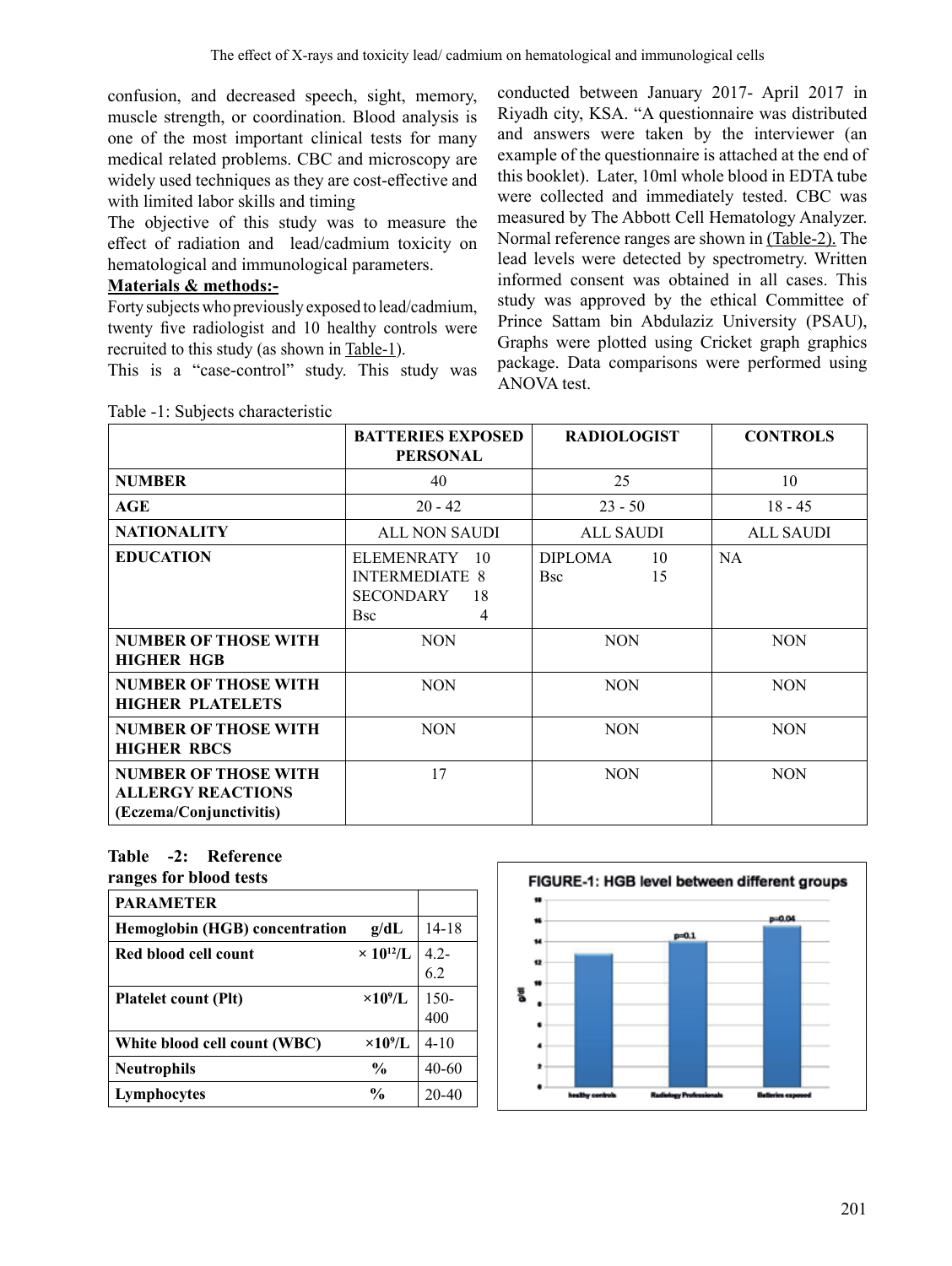#### Results:

There is a significant difference in Hgb levels between batteries exposed people and healthy controls, and the less extent with radiologist (Fig1).



Fig 2 shows a trend on the effect of batteries exposure on RBCs count.



However, Fig 3 shows a significant increase on WBCs count after batteries exposure compared to healthy controls. Unexpectedly, no difference was found by x-rays on WBCs count. Platelets were resistant to battery exposure and radiation (Fig4).



A highly significant elevation of lymphocytes count was found on battery e xposed people compared to controls and radiologist (Fig5).



Additionally, Fig6 shows, for neutrophils levels, there was a significant increase on battery exposed people compared to controls. Finally, there was almost 43% of battery exposed people have allergic reactions compared to controls.



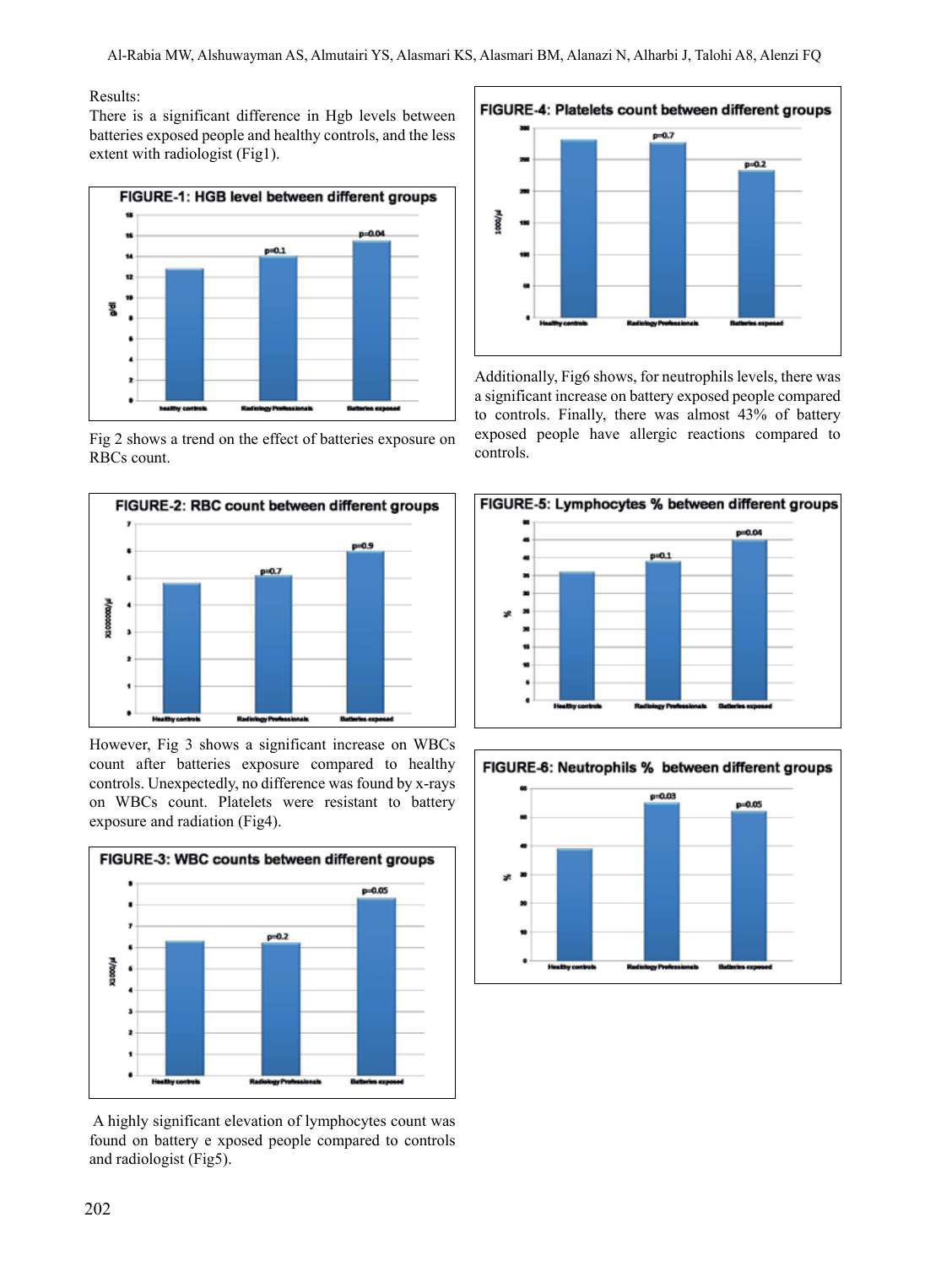### **Discussion:**

Although diagnostic X-rays are beneficial, they are contributing to developing many cancers<sup>3-4</sup>. Until recently, many studies have concentrated on the involvement of irradiation and lead/cadmium toxicity of blood cells. We assessed the impact of those two factors on the blood cells. 10ml whole blood has been utilized by our hematology analyzer. We used the reference ranges published by Alhazmi's group**<sup>5</sup>** . Our current results showed that both neutrophils and lymphocytes are significantly increased after exposure to both irradiation and lead/ cadmium toxicity. These results are different with many publications. Sokolov**<sup>6</sup>** showed that X-ray at 90Gy1, cause a significant drop in neutrophils by 30%. Another study showed that a 50Gy radiation caused a 20% drop in the production of superoxides**<sup>7</sup> .**  Holley et al<sup>8</sup> demonstrated that granulocyte function was unaffected by radiation up to 400Gy in an in vitro experiment. However, we are in agreement with a previous study which showed that B-lymphocytes are more radiosensitive than T-lymphocytes, this protection was attributed to the induction of DNA repair enzymes in the stimulated lymphocytes<sup>9</sup>. Our results also showed that no significant effect of both irradiation and lead/cadmium toxicity on RBCs and platelets. These results are in line with other studies. Mature erythrocytes were found resistant to radiation damage<sup>10-11</sup>. X-irradiation of erythrocytes at 200Gy

has no significant effect on their morphology, osmotic and mechanical fragility, or glycolytic activity $12-13$ . Platelets aggregation, survival and release responses of were not influenced by a 50Gy radiation dose  $14-15$  In an vitro study, Lessler<sup>16</sup> showed that even at lower dose of X-rays (1Gy) was sufficient to cause cytological abnormalities to erythrocytes. An early study in Sudan showed that lead/cadmium toxicity increased basophilia and caused many CNS indications<sup>17</sup>. Another recent study showed that lead increased reticulocytosis counts<sup>18</sup>.

The difference in nationality of the groups studied is also significant, since blood parameters even in control may differ between Saudi and Non-Saudi donors due to different life style. Future studies should expand the two groups and consider other factors such as smoking, sport and diet.

# **Conclusion**

Both irradiation and lead/cadmium toxicity often produce lymphocytosis and neutrophilia. The risk of both factors may cause many health problems even at lower doses. Monitoring irradiation and lead/ cadmium toxicity levels is suggested in patients with a high risk of immunocompromised or chronic diseases patients.

# **Conflict of interest**

The authors declared no potential conflicts of interest with respect to the research, authorship, and/ or publication of this article.